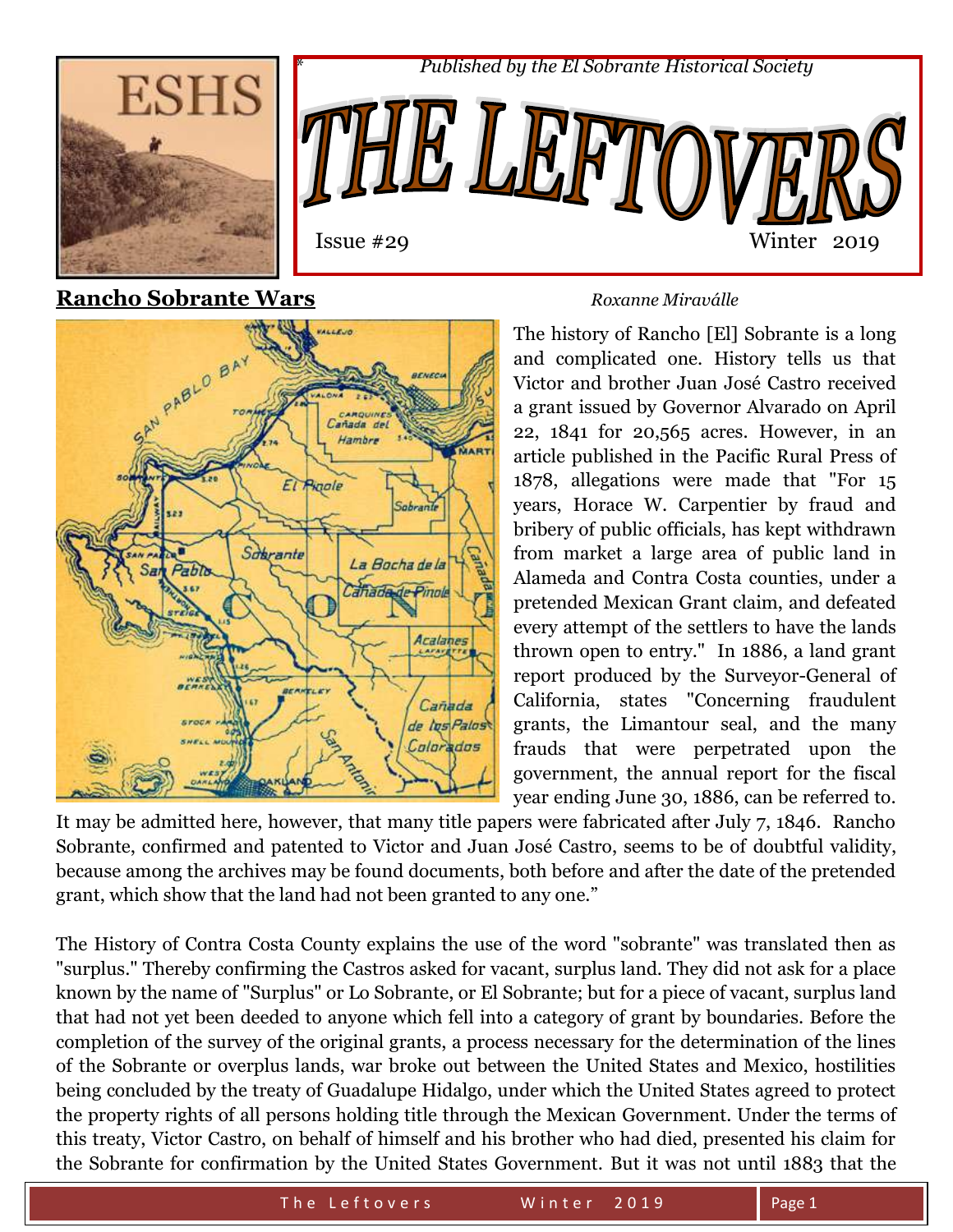Federal Government completed its survey of the original grant and the Sobrante and during the intervening years hundreds of squatters had invaded the Sobrante by force and fraud, it is alleged, and by erecting homes, cultivating the land and paying taxes held that they had perfected title within themselves. Within five years of the final confirmation of title by the Federal Government, Castro brought suit to dispossess the squatters.

All this conflict about the vacant (sobrante) land lying between the Ranchos San Antonio, San Pablo, Pinole, Valencia, and Moraga, (being the surplus or overplus left between these said Ranchos) became known as Rancho Sobrante, and led to many disputes, court battles, and bloodshed over rights to ownership, as evidenced in some examples of newspaper articles shown below.

#### **Sacramento Daily Union - 3 April 1860**

"The Sobrante Tract. — An action was commenced yesterday in the Fourth District Court by David Saville against John B. Frisbie, Levi C. Frisbie, Ransom De Zaldo, Edson Adams and H. W. Carpentier. The suit is to set aside a deed made six years ago by J. B. Frisbie and De Zaldo to Carpentier and Adams. Plaintiff avers that, in November, 1853, Victor Castro and Juan José Castro, owners of the Sobrante rancho, in Alameda county, north of the San Antonio rancho, sold said rancho for \$100,000 to J. B. Frisbie and De Zaldo, and then mortgaged it to the vendors for \$40,000 of the purchase money, it being a condition of the mortgage that they should not be bound for that sum unless the land should sell for so much. The Castros did not record their mortgage, and J. B. Frisbie and Zaldo sold a large part of the land to Carpentier and Adams for small sums. He also avers that J. B. Frisbie advised the Castros that it was not necessary to record their mortgage, and then conspired with Carpentier and Adams (the two last well knowing the existence of the mortgage) to sell the land at a low price, for the purpose of defrauding the mortgagees. The plaintiff purchased the mortgage from the Castros for five dollars a few weeks since, and now prays to have the deeds to Carpentier and Adams set aside. The defendants will, of course, deny all the averments of the complaint charging fraud." — *Bulletin, March 31st.*

#### **Los Angeles Herald - 6 October 1878**

"More trouble is reported on El Sobrante Rancho, arising from conflicts between the squatters and landholders. Last Saturday Mr. McLean and two sons had a difficulty on his land with a squatter named Flynn, in which the latter was badly beaten with the stalk of a gun. It is reported that Flynn died from his injuries. A woman who was a companion of Flynn's, was also beaten and is said to be in a precarious condition. Squatters are represented to have established themselves on the ranch of Victor Castro, four miles up San Pablo Creek. Castro has gone up with a force to drive them off. There are from twenty to twenty-five squatters located on the \*Presag ranch, part of El Sobrante grant. About half a dozen squatters located also on the Wynne's farm situated about seven miles east of San Pablo but were driven off by the claimant with a posse of armed assistants, who fired numerous shots at the squatters. No one reported hit. Most of these squatters are reported to be residents of Berkeley, Oakland and San Francisco." \*[Brissac ranch]

#### **Livermore Herald - 26 August 1880**

"On Thursday last a band of ten men, armed with rifles, raided on the claims of Anderson & O'Brien, squatters on the El Sobrante Rancho, and tore down their houses, throwing their furniture into the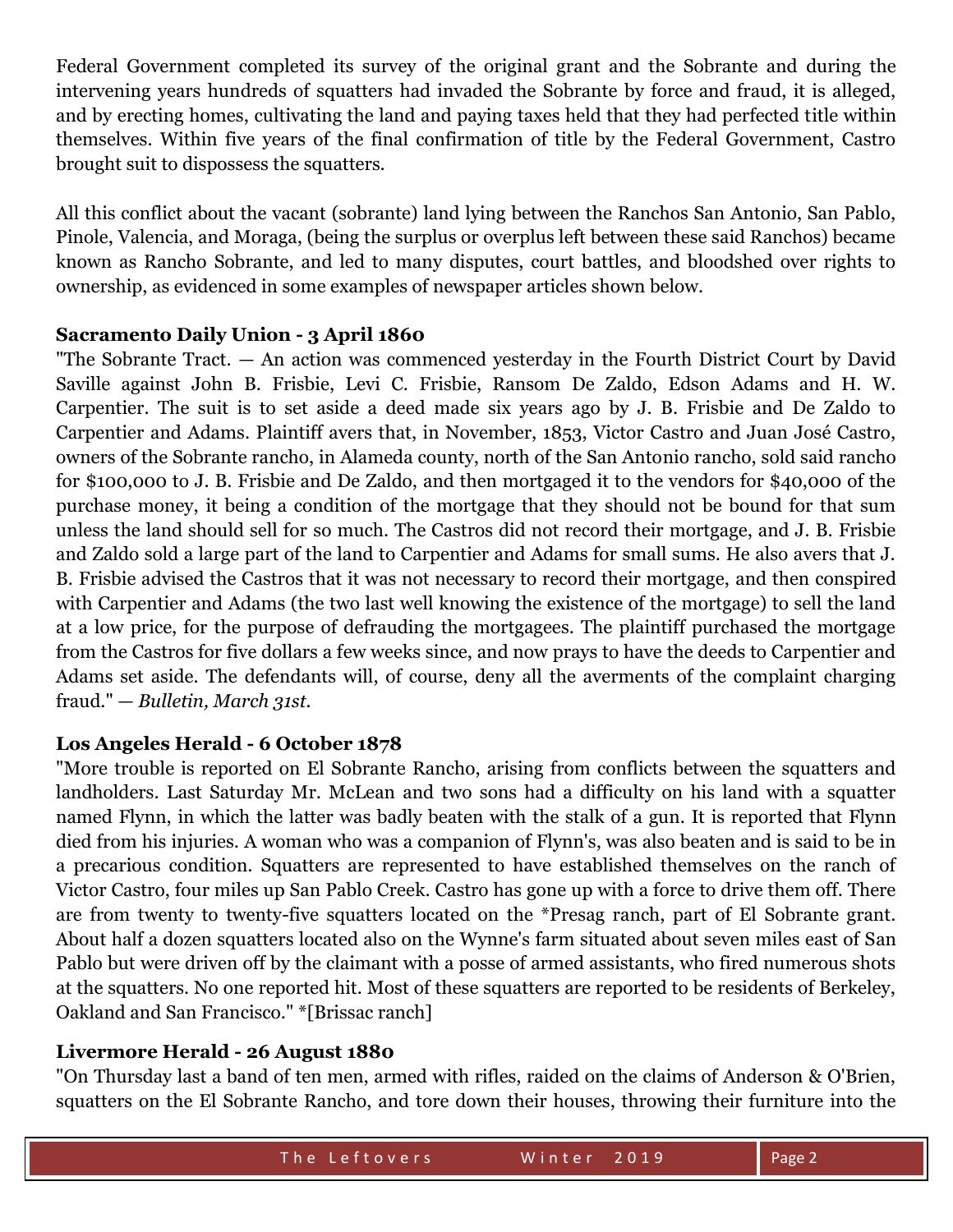creek. Both men were absent at the time, but Anderson, who was discovered in the hills, by the party, was thrown down and kicked. Warrants have been issued for the arrest of a majority of the raiders, and the affair is causing intense excitement in the neighborhood."

#### **Daily Alta California - 19 July 1888**

"The suit of Victor Castro to oust Edson Adams and about 100 other claimants to land in the Rancho El Sobrante, will probably keep the property out of the market for many years."

*Below is a clipping from the Oakland Tribune, July 18, 1888, listing the names of the defendants in Castro's suit. Many of the names are familiar to the local historian, including, funnily enough, the name of Victor's son, Patricio.*

| <b>Products and Contract and Con-</b>       | W. Christian.    | P. Curran.         |                                 |                 |
|---------------------------------------------|------------------|--------------------|---------------------------------|-----------------|
|                                             |                  |                    | J. Merritt,                     | M. McNamara,    |
| The suit of Victor Castro to oust the       | David Clancy,    | J. P. Chrisman.    | J. McDougal.                    | R. Martinez,    |
|                                             | Manuel V. Diaz,  | Mrs. J. Ehlers.    | J. Moran,                       | W. Norris,      |
| claimants to land in the Rancho el          | James Eva.       | John L. Eckley.    | Mrs. M. L. Norman,              | J. Norman.      |
| Sobrante has caused some little uneasi-     | Thomas Edwards.  | C. F. Eyman,       | J. P. Nunes,                    | A. P. Nunes,    |
|                                             | James Fox.       | B. Fernandez,      | L. O. McDougal.                 | H. O'Neill,     |
| ness to many. The suit, which was           | Patrick Ballou.  | A. Flietz,         | J. E. O'Neill,                  | J. Olive.       |
| mentioned in last evening's TRIBUNE, is     | Mrs. H. Feleitz, | W. J. Field,       | H. Plath.                       | H. Plerace,     |
|                                             | G. M. Frazier.   | X. F. Gomes,       | J. Pfister,                     | W. A. Eiper,    |
| an important one, and will probably         | H. H. Gray,      | J.J. Giles.        | S. N. Putnam,                   | C. Perkins.     |
| keep the titles to the land tied up for     | R. C. GASAIL.    | F. Garcia.         | R. E. Rowland,                  | J. Reis.        |
|                                             | M. Gorham.       | E. W. Hiller,      | T. Randall,                     | J.N. Remers,    |
| years. Many of the defendants reside        | J. G. Hoyt.      | Moses Hopkins.     | E. Sullivan,                    | A. L. Silver.   |
| in Oakland. The names of those              | E. Hall,         | W. Hall.           | L. L. Silver,                   | P. Sullivan.    |
|                                             | W. Hudson,       | P. Hanneberry,     | F.M. Smith.                     | J. A. Schmidt,  |
| who are called upon to set forth            | T. Hudson,       | J. W. Hudson,      | J. Smith,                       | L. Smith,       |
| the nature of their titles to the land are: | J. Hefr.         | H. Hodeler,        | T.B. Smith.                     | W. N. Stone.    |
| Edson Adams.<br>B. Amendt.                  | W. C. Hemne,     | S. Hodges.         | B. W. Stone.                    | N. Thode.       |
| A. Abrott,<br>M. Attec.                     | J. Havey,        | R. Ivers.          | H. I. Thurston,                 | C.C. Tripp.     |
| J.P. Alves,<br>John Alvarez,                | F. Jucksill.     | W. Jacobs.         | D. K. Tripp.                    | P. Thompson,    |
| Frank Abria.<br>J.T. Abren.                 | F. Jackson,      | K. Kelly,          | P. Termey,                      | G. C. Tisdale.  |
| Philip Betz,<br>Andrew Abbott.              | J. Kelly,        | W. Krieger,        | A. J. Vandecarr.                |                 |
| E. C. Brensel.<br>James Blamire,            | P. Kelly.        | Mary Lynch.        |                                 | J. Wohlfrom.    |
| Mary Baden.<br>H. Brockhurst,               | E. W. Leonard,   | A. Levy.           | C. Wilkie.                      | A. Warnecke,    |
|                                             | L. Livingstone.  | G. Lasserot.       | S. B. Welch.                    | R. L. Welch,    |
| S. Brazil,<br>Henry Barrollhet,             | P. Lasserot.     | J. W. de Laveaga,  | A. R. Wilson.                   | Sarah Wardler,  |
| Charles Brandt,<br>W. Brown,                | J.G. Luez,       | O. Langan.         | G. Winslow.                     | J. J. Williams, |
| George H. Baker.<br>W. H. Euckley.          | W. S. McClane.   | Y. L. Materson,    | S. H. Warson,                   | E. W. Woodward, |
| Thomas Burch.<br>Thomas A. Brown.           | E. P. May.       | J. McPeak,         | C. S. Whitcomb,                 | R. Woodward,    |
| R. O. Baldwin,<br>Simon Blum.               | Mary J. Milz,    |                    | W. Weybe,                       | J. Young,       |
| Charles Clark.<br>John Carfield,            |                  | Mary A. Mulliken.  | J.D. Yost,                      | Mary Zeller,    |
| Mary Curren.<br>Patricio Castro,            | J. Mulholland,   | A. McGrow.         | Mrs. E. Fitzgerald.             |                 |
| M. Craw.<br>J. Cornwall,                    | A. E. Miner,     | W. H. McCann,      | There are also other defendants |                 |
| M. L. Carun.<br>J. Cardozs,                 | W. S. McLean,    | Michael McLaughlin |                                 |                 |
| G. W. Christian.<br>J. B. Crockett,         | M. Marcellino.   | A. Marcellino.     | whose true names are unknown.   |                 |

#### **Daily Alta California - 7 August 1888**



"Victor Castro has brought suit against some two hundred defendants to regain possession of a portion of the Rancho el Sobrante. Clinton T. Tripp, a defendant, has filed a cross-complaint, reciting how he became vested with a lien upon certain land, and he asks that judgment be given him for \$40,000, with legal interest from 1853 and costs of suit. Tripp has made John B. Frisbie and Ramon de Zaldo respondents to his suit, alleging that said parties were the principals who, for value received, passed a claim to him through an intermediary, Victor Castro. He also asks that Castro take nothing from him by his suit."

*Left, Victor Castro, c. 1870.*

The feuding over titles would continue for years. As late as 1908, in an article in the San Francisco Call dated April 22, titled *'MARKS CLOSE OF SHOTGUN FEUDS'* it was reported, "Superior Judge T. W. Harris of the Alameda County bench has returned from Martinez, where he presided over the apportioning of the Sobrante grant among 30 claimants. The territory has its southern boundary on the summit of Grizzly peak and also runs along the Berkeley hills on the east line of the row of gum trees, which is the most famous landmark on the east shore of the bay. The proceedings mark the closing stages of shotgun feuds among the squatters of the region 40 years ago, which were afterward carried into the courts to drag along for over a quarter of a century."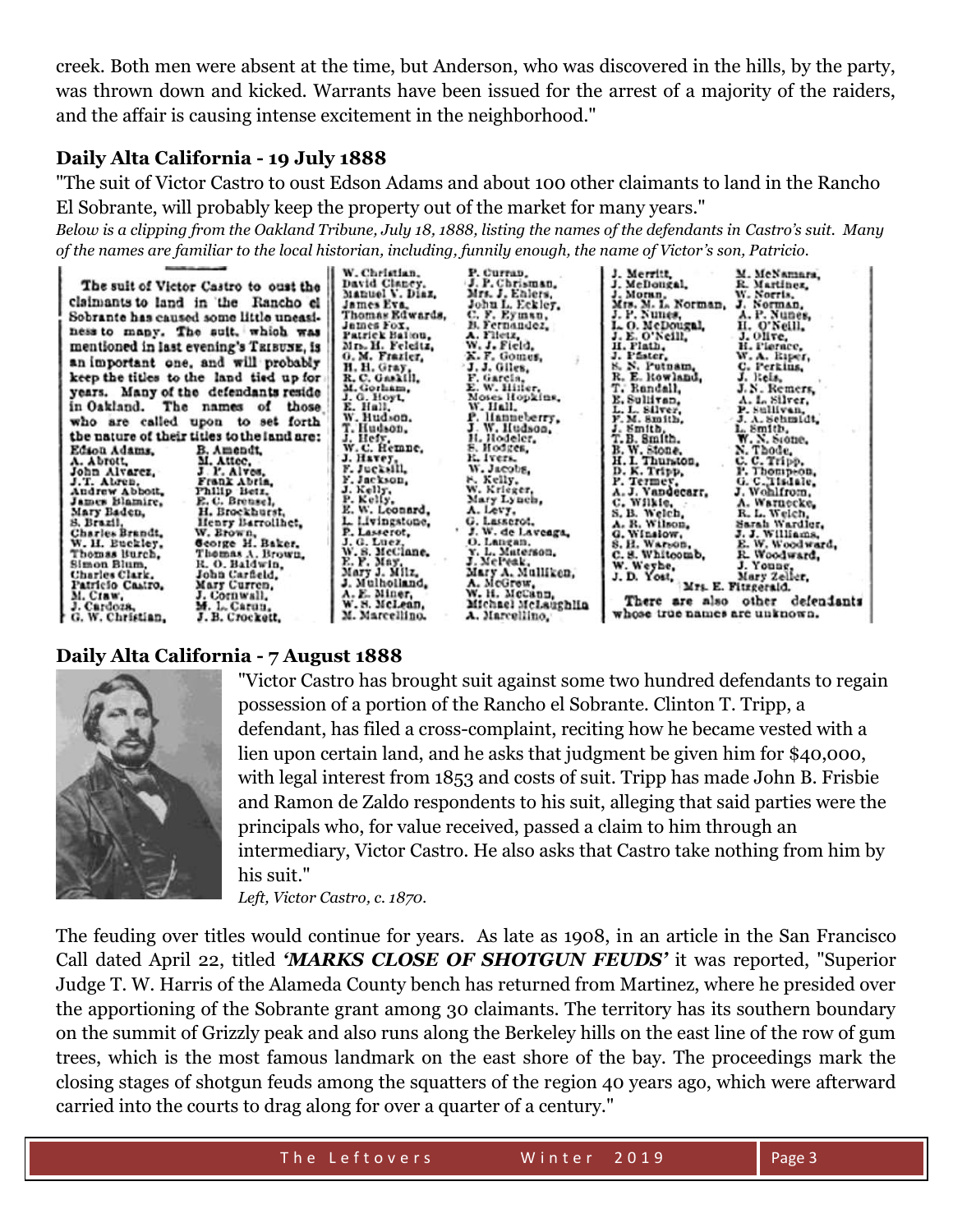The long legal battle resulted in Castro's defeat and then the Syndicate Water Company bought out a majority of these holders, and the Contra Costa Water Company, the balance.

Resources:

California Digital Newspaper Collection: [https://cdnc.ucr.edu;](https://cdnc.ucr.edu/) History of Contra Costa County,<https://archive.org/details/historyofcontrco00munrrich/page/n5>

## **60 Years Ago**

#### **New Lighting in the Business District**

Efforts by the El Sobrante Business and Professional Men's Association finally resulted in the installation of 26 street lights between Road 20 (now El Portal) and Appian Way. The lights are described as "mercury-vapor" lamps producing 20,000 lumens. Interestingly, they are further described as controlled by "automatic photo-cell which turns them on during darkness and off again when full daylight returns." Surprisingly high-tech for 1959.

Of further interest, a "special lighting district" was formed by the merchants and property owners along the strip in order to help pay for and maintain the lighting. This fact perhaps explains why several business owners expressed dissatisfaction with the new lighting, complaining about "dark spots" in the array. Robert Sharp, association secretary, explained that the job had been "rushed" and that some "adjustments" might be necessary.

### **Plans for New Briones Dam**



HUGE WATER PROJECT-Broken line shows reservoir to be created by the Briones<br>HUGE WATER PROJECT-Broken line shows reservoir to be created by the Briones across Bear Creek Road east of San Pablo Dam Road near Orinda. View is to the northeast from above San Pablo Dam Road with Suisun Bay in background. The 31/2-mile-long reservoir will inundate 20 home sites along Bear Creek and will swing right toward Upper Happy Valley. The dam (foreground) will be 275 feet high, 2,260 feet long and 40 feet wide at the crest. Work on \$18,000,000 project is to start next year.

EBMUD announced plans for the construction of a new dam and reservoir along Bear Creek Road. Over 20 property owners would be affected by construction plans, and they apparently had little choice but to sell at a price determined to be a "fair basis for the acquisition of your property."

The 3.5-mile reservoir would be completed in 1967.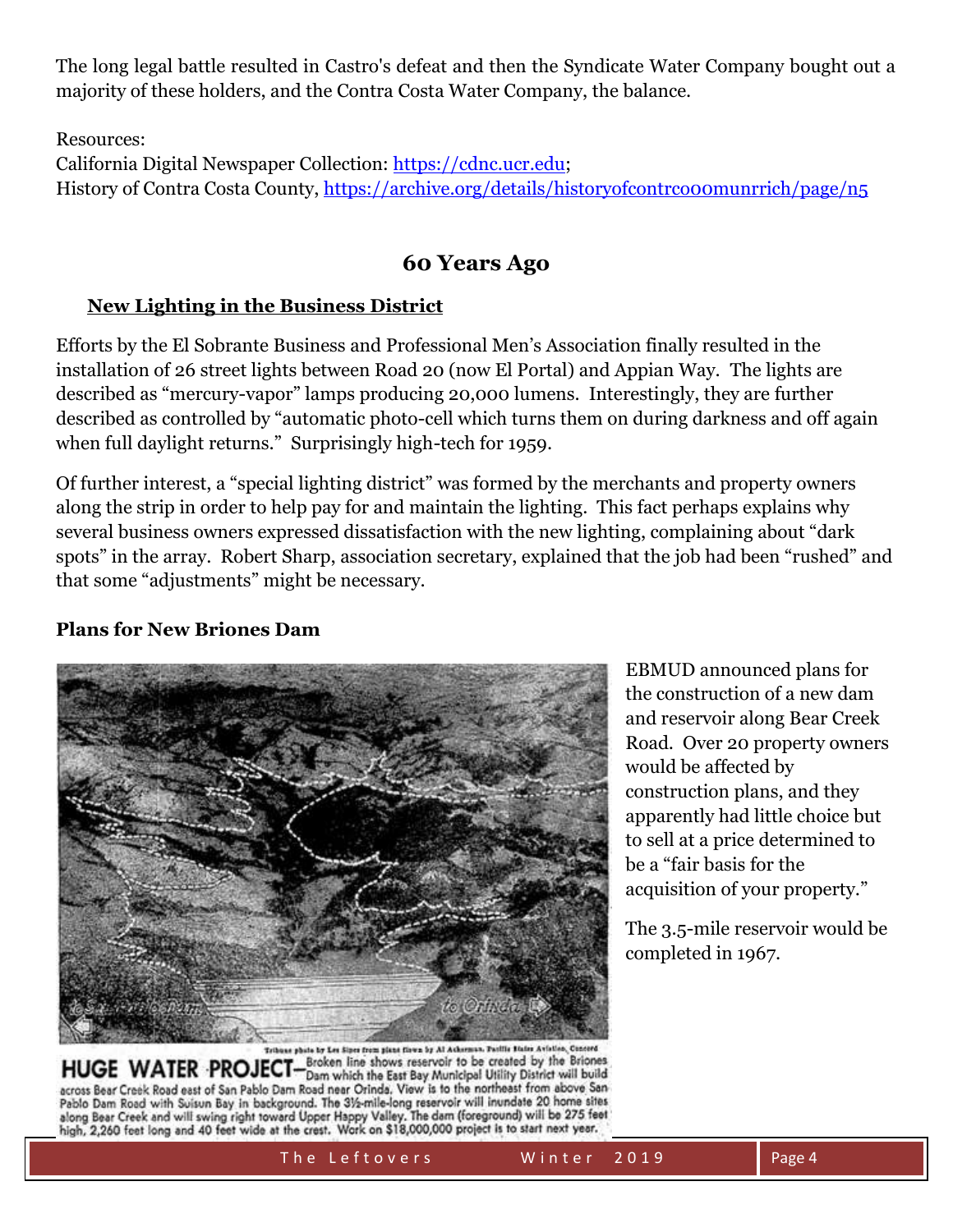#### **King Norman Visits our Town**

The annual March of Dimes drive in El Sobrante featured a special variety show, held at De Anza High School on February 12, 1959. As a special attraction, it was announced that the program would be emceed by San Francisco TV personality, King Norman, who ran a popular kiddie program from 1954 until 1961. The March of Dimes show featured a long list of performers, mostly children (one girl was only



4). Somehow, local Cub Scout Pack 133 got into the act, and this picture was taken at the time of the event. King Norman (Norman Rosenberg) is at the right, with one of his two white poodles ( Miss TV and Miss Vidio). A few of the boys are identified. Bottom, from left: Jerry Reynolds, Richard Armer, unknown, Kenyon Chan (Kenyon's mother, Martha Chan, was very active in local PTA, scouting, and Boys Club events). Top Row, 5th from left: Bob Hendricks, 7th, Greg Szody, 8th, Steve James, 9th, Frank Fruzza, last, Lenny Martin. *Photo courtesy of Steve James.* 

#### **Plans Laid for Opening San Pablo Reservoir to the Public**

State Assemblyman S.C. Masterson stated that he is "preparing to present to the State Legislature Assembly Bill AB 286 . . . which would open up the local reservoir." Masterson, and El Sobrante resident, had long advocated the opening of state reservoirs to "controlled" public use. The Herald reporter stated that opening the San Pablo Reservoir "would create a playground and water sports paradise excelled by few areas in the state." It was noted that "local civic leaders long have pressed for public recreation usage of the reservoir territory, which is right on El Sobrante's 'doorstep'".

The East Bay Municipal Utility District had "consistently fought attempts to open the reservoir land on the contention that its use by the public would create health hazards." This stand was refuted by the lack of any problems concerning existing reservoirs open to the public.

Another 14 years would pass before, in 1973, the San Pablo Reservoir was opened for public use (but not swimming).

## **Local Radio Station Highlights El Sobrante**

On January 9th, San Francisco radio station KALW (91.7) aired a short segment on our town. The reporter grew up in El Sobrante and has her own take on its history, present, and future. Your editor was also interviewed, and has a few words to say. To read a transcript of the piece, or listen to it, click here: [Here's the web version.](https://www.kalw.org/post/el-sobrante-will-changing-bay-area-leave-leftovers-behind#stream/0)